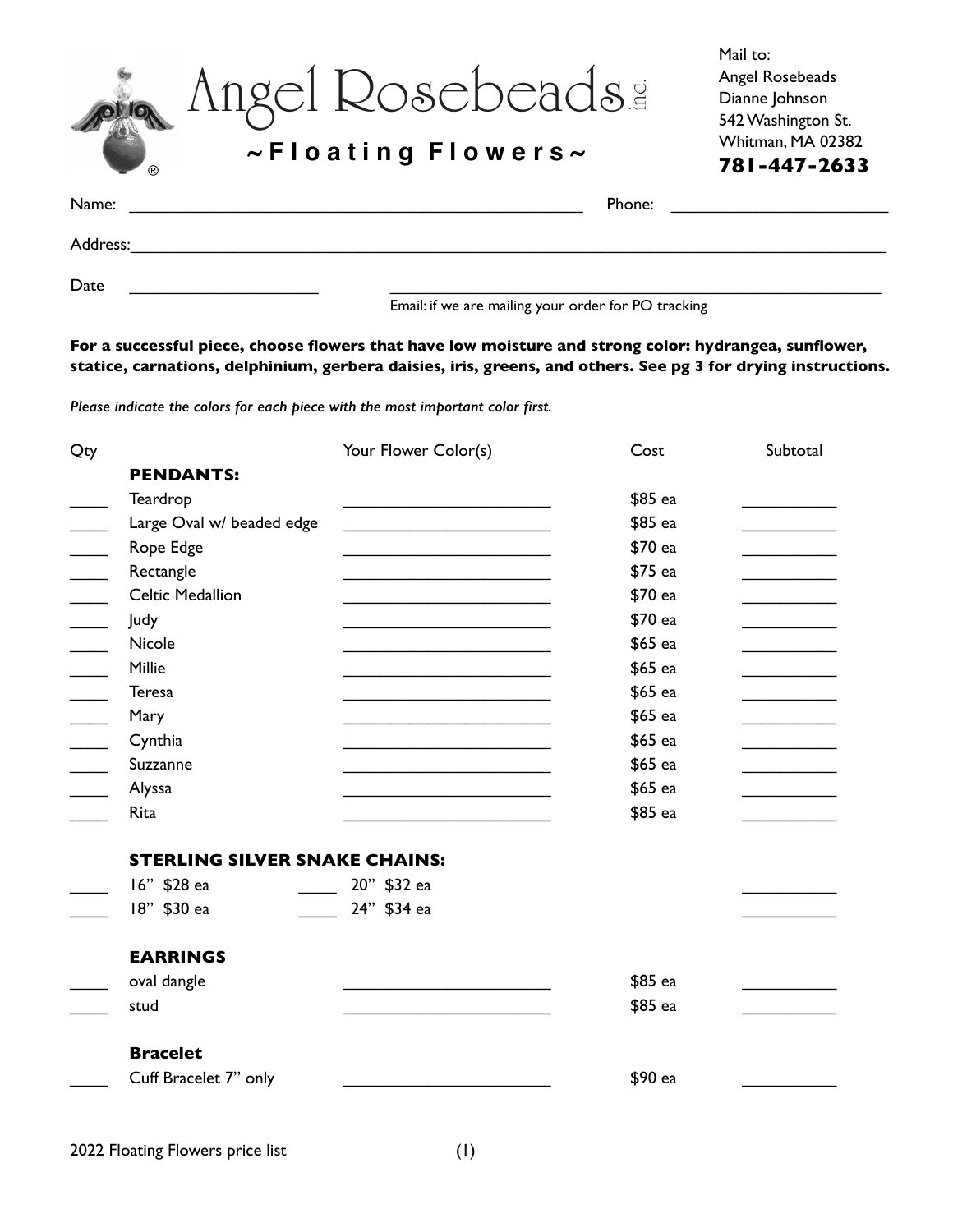| Name:                                                                                |                                                                                |                                                                                                                       | Phone:                          |           | <u> 1980 - Andrea Andrew Maria (h. 1980).</u> |
|--------------------------------------------------------------------------------------|--------------------------------------------------------------------------------|-----------------------------------------------------------------------------------------------------------------------|---------------------------------|-----------|-----------------------------------------------|
|                                                                                      | Please indicate the colors for each piece with the most important color first. |                                                                                                                       |                                 |           |                                               |
| Qty                                                                                  |                                                                                | Your Flower Color(s)                                                                                                  | Cost                            |           | Subtotal                                      |
|                                                                                      | <b>STERLING RINGS: Special occasion wear suggested</b>                         |                                                                                                                       |                                 |           |                                               |
|                                                                                      | Teardrop ring size 7                                                           |                                                                                                                       | \$85 ea                         |           |                                               |
|                                                                                      | Hearts on side ring size 7                                                     | <u> 1989 - Johann Barbara, martin amerikan basar dan berasal dalam basar dalam basar dalam basar dalam basar dala</u> | \$85 ea                         |           |                                               |
|                                                                                      | Sizing fee on each ring NOT                                                    |                                                                                                                       | $$25$ ea                        |           |                                               |
|                                                                                      | a size 7. Indicate your ring size. Rings can not be re-sized later.            |                                                                                                                       |                                 |           |                                               |
|                                                                                      | <b>ORNAMENTS/STANDING OTHER ITEMS:</b>                                         |                                                                                                                       |                                 |           |                                               |
|                                                                                      | Angel ORN                                                                      |                                                                                                                       | \$55 ea                         |           |                                               |
|                                                                                      | Heart ORN or ST                                                                | the contract of the contract of the contract of the contract of the contract of                                       | \$55 ea                         |           |                                               |
|                                                                                      | Our Family ORN or ST                                                           |                                                                                                                       | \$55 ea                         |           |                                               |
|                                                                                      | <b>Hammered Cross</b>                                                          |                                                                                                                       | \$55 ea                         |           |                                               |
|                                                                                      | <b>Tears Cross</b>                                                             |                                                                                                                       | \$65 ea                         |           |                                               |
|                                                                                      | Celtic cross wall hanging                                                      | the contract of the contract of the contract of the contract of the contract of                                       | \$65 ea                         |           |                                               |
|                                                                                      | Celtic Cross ORN or ST                                                         |                                                                                                                       | \$55 ea                         |           |                                               |
|                                                                                      | Golf marker & clip                                                             |                                                                                                                       | \$70 ea                         |           |                                               |
|                                                                                      | 8" metal stand                                                                 |                                                                                                                       | $$10$ ea                        |           |                                               |
|                                                                                      |                                                                                |                                                                                                                       | Pg I                            |           |                                               |
| CHECK, CASH OR VENMO IS ACCEPTED.<br>SORRY, NO CREDIT CARDS.                         |                                                                                |                                                                                                                       |                                 |           |                                               |
|                                                                                      |                                                                                |                                                                                                                       | Pg2                             |           |                                               |
| Full payment is appreciated as these are custom orders.                              |                                                                                |                                                                                                                       | Sub Total                       |           |                                               |
|                                                                                      | Dry your flowers before dropping off or mailing, keep in a paper bag.          |                                                                                                                       |                                 |           |                                               |
| If mailing, use the US Postal Priority mail service. You will be given a tracking #. |                                                                                |                                                                                                                       | 6.25% MA Tax:                   |           |                                               |
|                                                                                      | DO NOT use signature required service. This will delay your order.             |                                                                                                                       |                                 |           |                                               |
|                                                                                      | Include in a box: your flowers, this completed order form and a check.         |                                                                                                                       |                                 |           |                                               |
| We will call you when we receive your order.                                         |                                                                                | Are we shipping<br>your order                                                                                         | circle one:<br><b>YES</b>       | <b>NO</b> |                                               |
|                                                                                      |                                                                                |                                                                                                                       | to you?                         | Add \$9   | picking up                                    |
|                                                                                      | Please NO CHANGES $\sim$ 3-4 WEEKS turn around                                 |                                                                                                                       |                                 |           |                                               |
| Care cards and jewelry boxes will be included for each item.                         |                                                                                |                                                                                                                       | Total:                          |           |                                               |
| Visit angelrosebeads.com for more helpful information.                               |                                                                                |                                                                                                                       | Check #: $\qquad \qquad \qquad$ |           |                                               |
|                                                                                      | Returned checks are subject to a \$15 fee.                                     |                                                                                                                       |                                 |           |                                               |